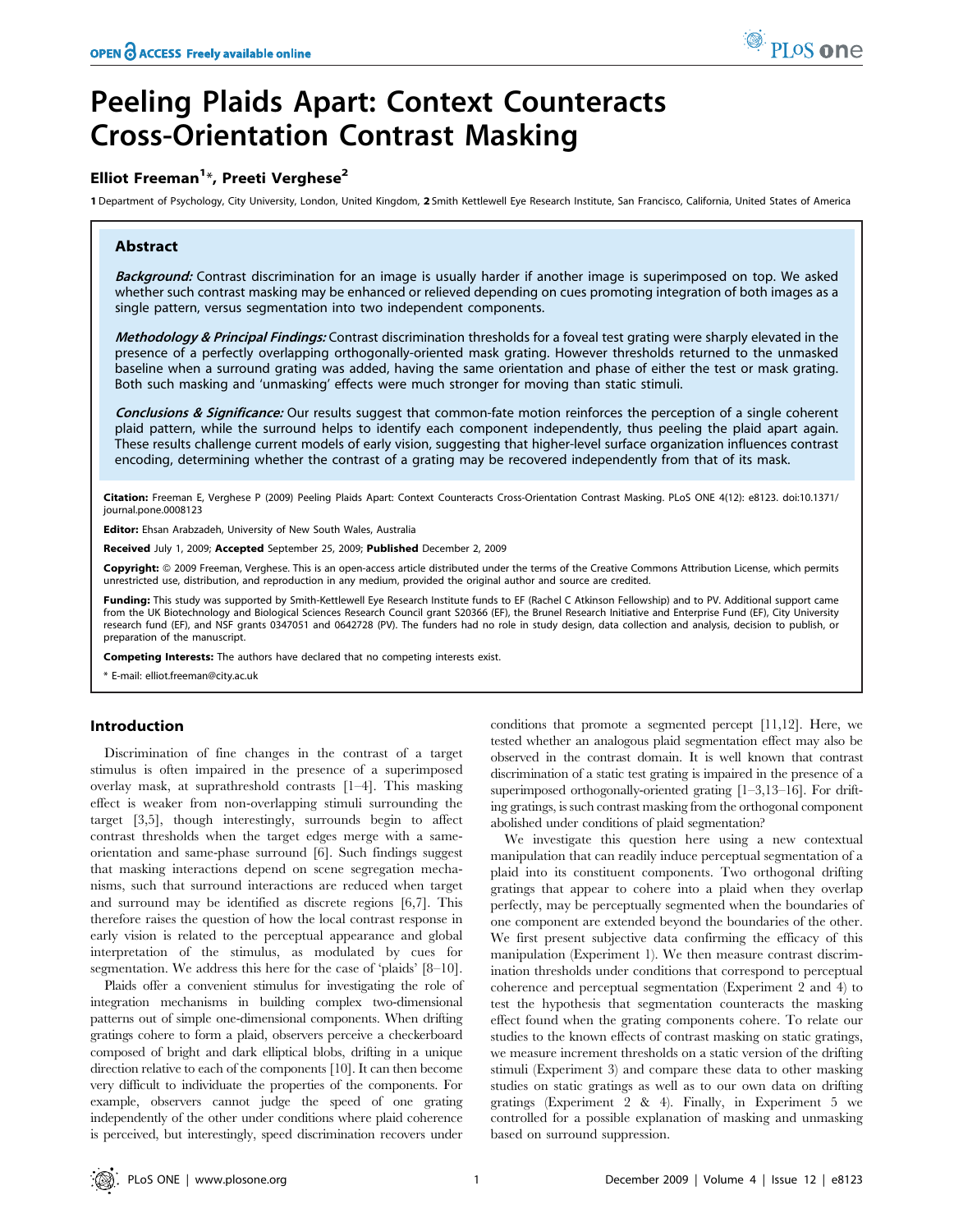## Results

#### Experiment 1: Perceived Drift Direction

When two orthogonally oriented gratings with otherwise identical characteristics are superimposed, the resulting plaid pattern typically appears to drift along a vector at  $45^{\circ}$  to the two component vectors, with its direction and velocity determined by the intersection-of-constraints principle [10]. It is well known that when the two drifting components are the same size, they can cohere strongly. This experiment examined whether coherence is reduced when one of the components (designated the ''mask''), is twice the size of the test. Coherence was assessed from the perceived drift direction of the central pattern.

Observers indicated the perceived direction of a central Test grating drifting at random cardinal or oblique drift directions on successive trials, in the presence of an overlapping orthogonallyoriented Mask of the same size or of double the diameter (see Figure 1 and Supplementary Information files 'Audio/Video S1' and 'Audio/Video S2' respectively, for movies of typical examples of Small Mask and Large Mask stimuli). Responses for each trial were counted as indicating 'Plaid' motion if the response was in the intersection-of-constraints direction, for example up and to the left when the two components drifted upwards and leftwards respectively. In the Large Mask condition, a response was counted as moving in the 'Component' direction if the observer reported the actual direction of the central small grating. For the Small Mask condition, a response in either the direction of the Test or the Mask grating was classified as 'Component', as there was no cue indicating which component in particular was the test. A third category counted responses in neither component nor plaid directions. The number of Plaid or Component responses was then expressed as proportions of the total number of responses (which also included the third category).

Results are displayed as stacked barcharts for each Test stimulus direction, with within-subjects standard error bars (Figure 2b). The relative proportion of trials in which motion was reported in the component and plaid directions is plotted as a function of test direction. Figure 2a and 2b plot perceived direction in the Small and Large Mask cases respectively. Figure 2c replots the results for the Large Mask condition on a radial graph, with the proportion of component responses shown towards the centre of each graph (plus within-subjects standard-error margins), and the remaining proportion of plaid responses shown on the outside. It is clear from these graphs that when component motion was reported, it was almost exclusively for the Large Mask condition. An ANOVA comparing the proportion of component responses (relative to all possible responses) confirmed a significant difference between Large and Small Mask conditions  $[F(1,7) = 25.75, p = .001]$ , as well as a significant main effect of test drift orientation  $[F(4,28) = 11.27]$ ,  $p<.0001$ ] and two-way orientation by mask size interaction  $[F(4,28) = 12.14, p<.0001]$ . For the Large Mask condition only, the proportion of component motion reports varied significantly as a function of the orientation of the central test stimulus, with greater segmentation observed for cardinal as opposed to oblique drift directions (see Figure 2c)  $[F(7,28) = 6.04, p<.0002]$ ; no. significant anisotropy was found for the Small Mask condition  $[F(7,28) = 1.58, ns]$ .

These results support our initial hypothesis that the contextual manipulation of the plaid surround induces perceptual segmentation of the plaid components, thus allowing the motion direction of the Target component to be individuated. The specific preference for motion in cardinal directions concurs with prior evidence of the classical oblique effect for direction discrimination [17,18], where sensitivity to motion direction is higher in cardinal than in oblique directions.

## Experiment 2: Contrast Discrimination of Moving Gratings

Our second experiment investigated whether the same contextual conditions that induced perceptual segmentation of plaid components in Experiment 1 also reduced the contrast masking effect of one component on the other. We compared contrast discrimination for a Test grating, either alone ('Baseline', Figure 1a), or in the presence of a superimposed orthogonallyoriented 'Small' or 'Large' Mask (Figs. 1b & 1c, respectively). The latter condition effectively added a surround annulus to the 'small' Mask, having the same orientation and phase as the central mask.

We used a two-interval forced choice discrimination paradigm in which the observer had to detect an increment in the contrast of a test grating (relative to a baseline or 'Pedestal' contrast of 30%). In the presence of a mask we predicted thresholds to be higher when the test coheres with the mask as in the Small Mask condition, and lower when the test is more likely to segment from the mask as in the Large Mask condition. Recall that Experiment 1 suggests that the small and large mask conditions promote subjective integration and segmentation, respectively of the test grating and the mask.

Contrast discrimination thresholds were estimated by fitting the psychometric functions with a Weibull curve, to find the increment



Figure 1. Examples of stimuli. a) horizontal Test grating; b) plus superimposed vertical Small Mask grating with same dimensions as Test; c) plus same vertical mask, but now extended into surround. doi:10.1371/journal.pone.0008123.g001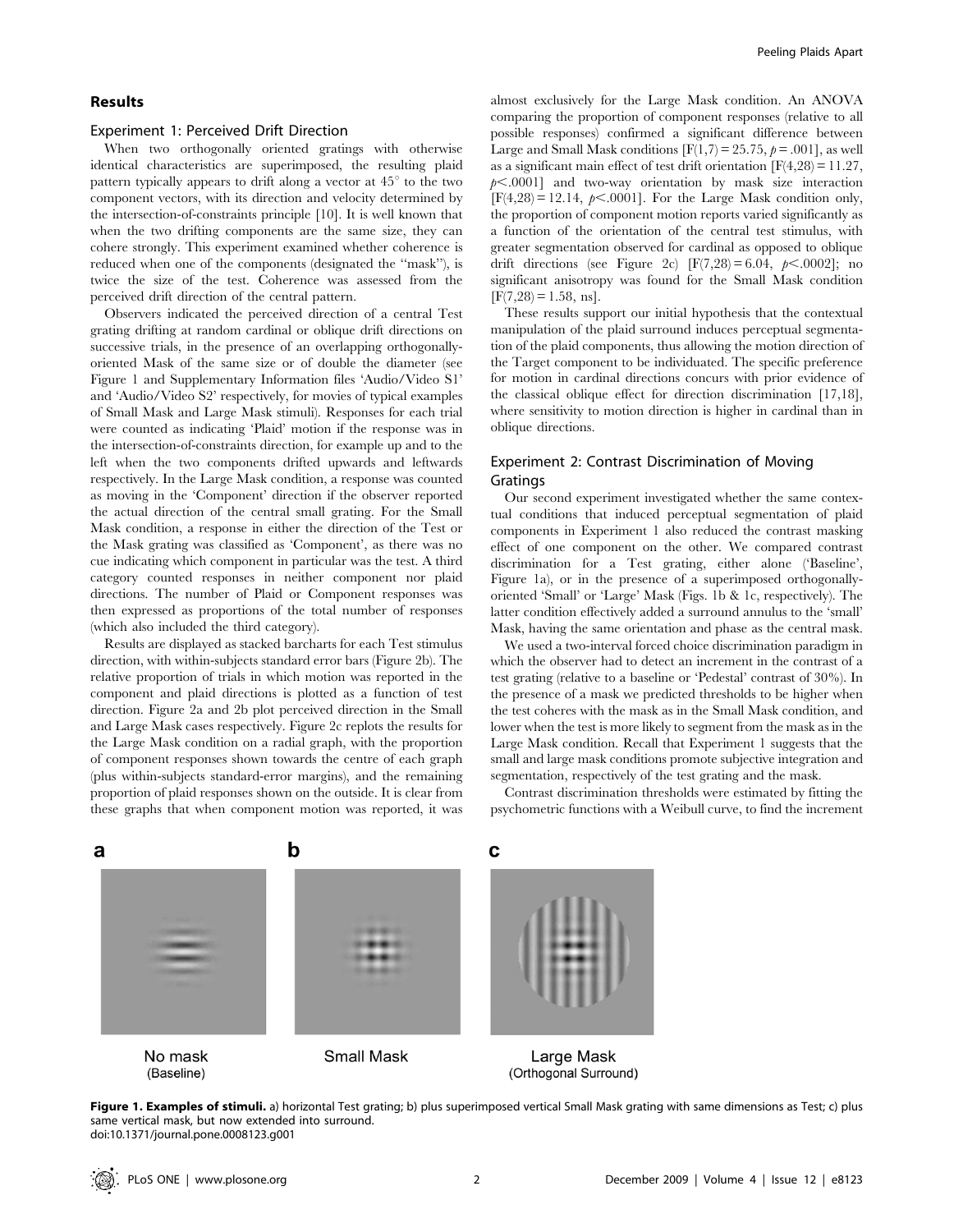

Figure 2. Results from Experiment 1, summarized across six observers. a) Small Mask condition. Stacked bar chart represents the proportion of trials in which motion was reported in the component direction (black, with errorbars representing one unit of Standard Error), in the plaid direction (gray), and all other directions (white). b) Large Mask condition, showing proportional increase in component motion reports. c) Radial plot displaying the proportion of component and plaid motion reports by actual component drift direction, for the Large Mask condition only. Mid gray sections represent one unit of Standard Error. doi:10.1371/journal.pone.0008123.g002

contrast at which each observer was at 82% correct (see Figure 3a). In the Small Mask condition, thresholds were elevated by 70% on average (Standard Error 21%) relative to baseline  $[t(5) = 3.83]$ ,  $p<.02$ ]. However in line with our 'plaid-segmentation' hypothesis, thresholds in the Large Mask condition dropped [paired-sample  $t(5) = 2.62$ ,  $p < .05$ , relative to Small Mask] to levels not significantly higher than the no-mask baseline [13% increase, SE  $20\%$ ,  $t(5) = 0.3$ , ns]. Thus, it appears that in the Large Mask condition, segmentation of the test and mask counteracts the masking effect (see Figure 3a).

## Experiment 3: Contrast Discrimination of Static Gratings

Drifting plaid stimuli have most often been used to examine motion integration [10], while static 'plaid' stimuli composed of orthogonal components have traditionally been used to examine the mechanisms of contrast gain control [1–3,13–16]. None to our knowledge have measured contrast discrimination for moving plaids, as we did in Expt. 2, nor directly compared this with static plaids, which we did in this experiment. With five of the original six participants of Expt. 2 we performed a replication to test whether the masking and unmasking effects might generalize to static instead of drifting stimuli. Methods were identical to Expt. 2, except that all stimuli were presented without drifting motion.

Masking effects were considerably weaker with static stimuli compared to the drifting stimuli tested in Experiment 2. The Small Mask produced only 28% (SE 11%) threshold elevation with respect to the baseline condition, of borderline significance [t(4) = 2.67,  $p = .056$ ]. The Large Mask produced a slightly larger elevation on average (42% relative to baseline, SE 30%), though thresholds were neither significantly different from the Small Mask  $[t(4) = .21, \text{ns}]$  nor baseline conditions  $[t(4) = 1.38, \text{ns}]$  (see Figure 3b). This replicates past findings [15] that increment thresholds are little affected by mask size for static stimuli.

A two-way repeated-measures ANOVA, across the five observers who served in both motion and static experiments, confirmed that the mask size manipulation had significantly different effects under moving versus static conditions  $[F(1,4) = 10.00, p<.05]$ , with no significant main effects (see

Figure 3c, plotting mean thresholds with within-subjects 95% confidence intervals). Post-hoc comparisons revealed that only the thresholds with the small mask were significantly higher in motion compared to static  $[t(4) = 3.48, p = .013]$ .

The above comparison of Experiments 2 and 3 provides new evidence that contrast overlay masking, though historically assessed using static stimuli, may actually be considerably stronger in the presence of motion. Here we offer a tentative explanation based on perceptual integration versus segmentation. If decreased contrast discrimination thresholds with large masks are indeed associated with perceptual segmentation of Test and Large Mask components, as suggested from Expt. 2, then any elevation of thresholds, such as that previously observed with moving stimuli with small masks, might conversely result from enhanced perceptual integration of the components into a plaid pattern. The common motion direction of both components likely reinforces this integration. The smaller elevation of thresholds in the static Small Mask condition might be due to the weaker integration of the grating components into a plaid. The increased variability of the results with static stimuli suggests that the percept of a static plaid was more ambiguous than motion, with some observers tending to see integration more than others. If so, motion might act as a disambiguating cue, providing common-fate cues that serve to bias perception towards integration, at least in the absence of counteracting contextual cues. This interpretation remains speculative at present, as the method used successfully to assess subjective coherence or segmentation with moving plaids in Experiment 1 could not be used with static plaids.

## Experiment 4: Threshold Versus Contrast Functions for Moving Stimuli

An overlaying and/or surrounding mask can sometimes benefit instead of impair discriminability of the central test stimulus, depending on factors such as the relative orientation and spatial frequency of the relative to the target, or the contrast of the components [e.g. 15,19,20]. In the present case, it is therefore possible that the apparent benefit of the Large Mask found with moving stimuli might just be specific to the contrast that we tested,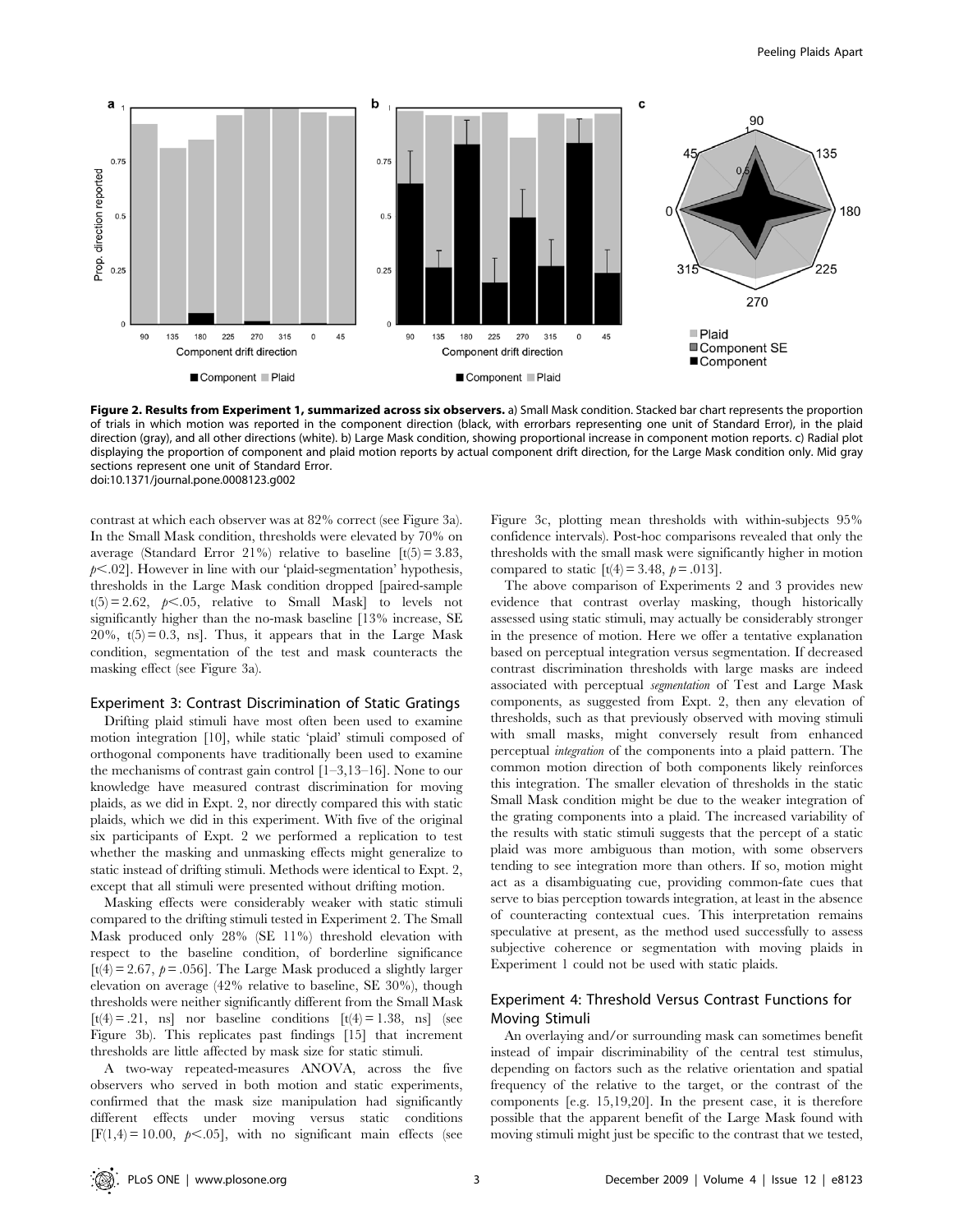

Figure 3. Results from Experiments 2 and 3. Contrast thresholds of individual observers, for small and large mask conditions relative to no-mask baseline, for (a) motion, and (b) static displays. Results are plotted in units of Michelson contrast on a log scale. Errorbars indicate one unit of Standard Error of the threshold estimate. c) Group means for Experiments 1 and 2. Filled and open symbols are for static versus motion displays respectively, with asterisks and brackets indicating significant differences between pairs of conditions at  $p$ <.05. Errorbars indicate 95% confidence intervals based on within-subjects Standard Error. doi:10.1371/journal.pone.0008123.g003

and that this benefit might be eliminated or even reversed at different test stimulus contrasts. In the contrast discrimination tasks so far (Experiments 2 & 3), we measured the difference threshold (i.e. the Just Noticeable Difference) for detecting a contrast increment on a fixed 'pedestal' contrast of 30%. In this experiment we replicated Experiment 2 across a wide range of pedestal contrasts, from subthreshold to 30%, to obtain a function relating difference threshold to the pedestal contrast (i.e. a 'Threshold versus Contrast' function or TvC). This approach has two advantages. Firstly we may establish to what extent the Small versus Large Mask effects observed with motion stimuli generalize across a range of contrasts or are merely accidental to just one contrast level. Secondly, the resulting TvC may be used to constrain a quantitative model that describes how the presence of the mask and its size might influence different types of non-linear interactions between early visual mechanisms.

Figure 4a shows the TvC functions for each observer, which have the classical 'dipper' shape [20]. In all observers thresholds are consistently higher for the Small Mask than for Large Mask and Baseline Conditions across a wide range of suprathreshold contrasts up to 30%, thus replicating the results obtained in Experiment 2. The benefit of the surround is therefore not an accidental finding restricted to our choice of a 30% contrast pedestal in Experiments 1 & 2 (addressing the first of our goals,

above). Moreover it would be difficult to explain the reduction of this benefit with static stimuli by arguing that static stimuli merely had different effective contrasts compared to moving [21].

Concerning our second goal, the precise shape of the TvC can shed light on how the response to the target grows with contrast in the presence of different masks [20]. Here, we briefly review how the TvC relates to the non-linear response of the underlying contrast-sensitive mechanisms (i.e. the contrast transducer function) [2,20,see also illustration in ref. 22]. In the classical literature [2,20], it is commonly assumed that the response initially follows an accelerating function of pedestal contrast, that saturates at higher pedestal contrasts. A Just Noticeable difference (JND) in contrast is generated when the response of this mechanism increases by a criterion value. As response is a non-linear function of pedestal contrast, the increment contrast required to generate a JND depends on pedestal contrast. For example, around absolute threshold (i.e. at zero pedestal contrast), only a small increment in contrast is required to yield a JND; however as pedestal contrast increases, and the corresponding transducer function continues to accelerate, progressively smaller increments are required. The smallest contrast increment (in the region of the dipper) is required at a pedestal contrast corresponding to the steepest part of transducer function. As the transducer function begins to decelerate beyond this point, further increases in pedestal contrast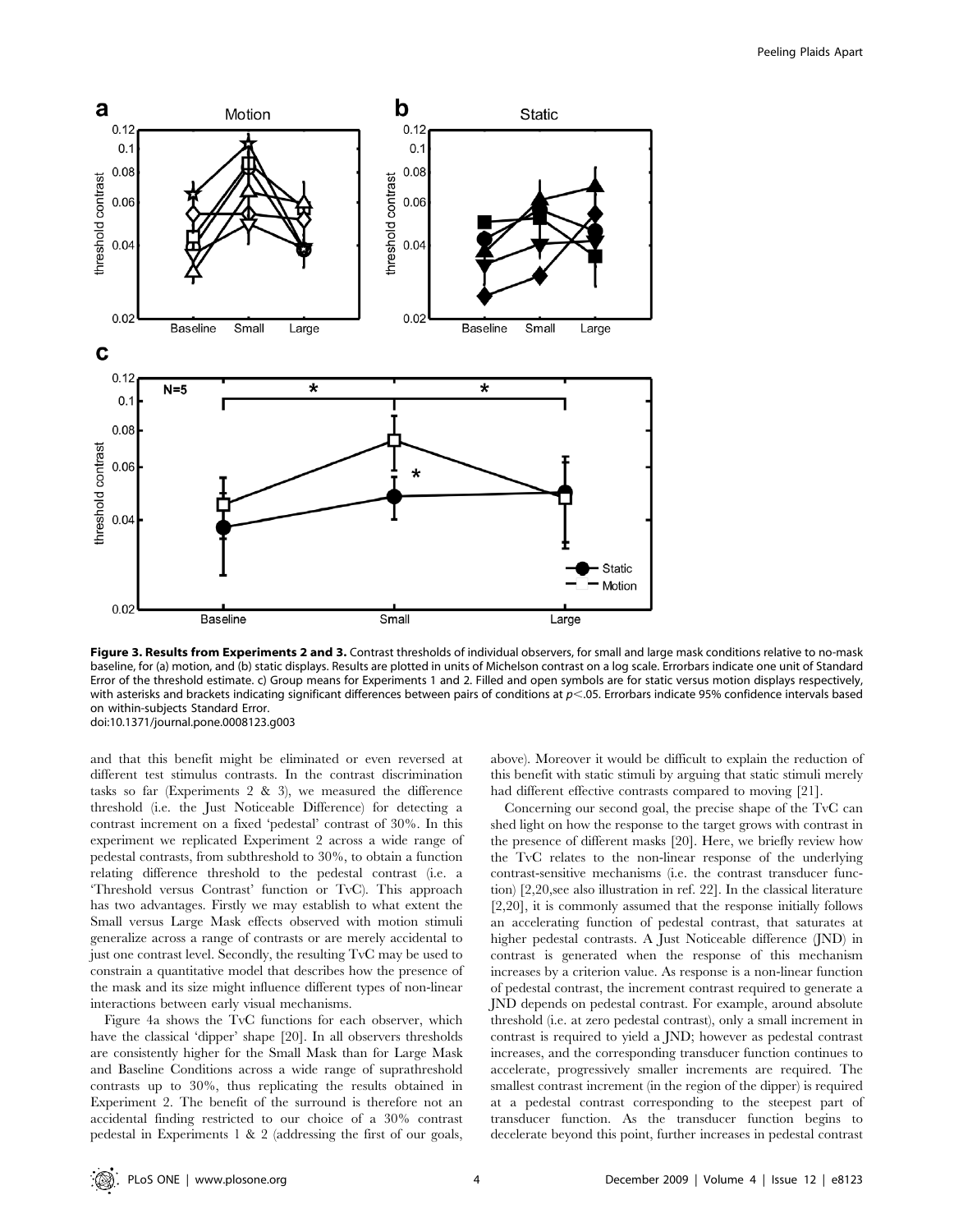

Figure 4. Experiment 4 results. Top row: Threshold versus Contrast data and best-fitting functions for four observers, on log-log axes. Bottom row: parameter estimates for the function fit, with bootstrapped 95% confidence intervals. See Equation (1) and main text for explanation. doi:10.1371/journal.pone.0008123.g004

require progressively larger increments to generate a JND. From this point, contrast discrimination thresholds increase again, following Weber's law.

Characteristics of an empirical dipper function, such as the depth of the dipper, the leftwards-rightwards or vertical position of the dipper, depend on the parameters of the transducer function which determine how steeply it accelerates, the strength of suppression at higher contrasts, and the overall gain. Here we consider a generic model of the contrast transducer function that includes such parameters [e.g. 23,24]:

$$
R(c) = k \frac{c^{m+n}}{\sigma^m + c^m} \tag{1}
$$

where the response R of a mechanism stimulated by the Target pedestal contrast  $c$  is subject to divisive normalization with an additive constant  $\sigma$ , before being amplified by an overall contrastindependent response gain parameter  $k$ . The empirical TvC functions were fit using an algorithm based on 'fminsearch' in Matlab to obtain estimates of these parameters. It should be noted that this modelling was aimed primarily to capture the qualitative differences between fitted functions that differentially characterise a change in divisive inhibition or a change in response gain. Though better quantitative fits would likely be obtained with more sophisticated models including further parameters [e.g. 2,16], the following qualitative features are common across models. Firstly, an increase in response gain parameter  $\boldsymbol{k}$  (a constant by which the overall response of the mechanism is amplified) tends to translate the dipper function down the y-axis. Changes in spatial uncertainty are also known to translate the function vertically [e.g. 22], although the mechanism for this is not as simple as change in overall in response gain [25]. Secondly, an increase in divisive inhibition  $\sigma$  translates the entire transducer function rightward and thus drives the position of the minimum point of the 'dipper' rightwards along the x-axis. Finally, an increase in the exponent m controls the degree of the accelerating non-linearity, and thus makes the dipper more pronounced and thresholds rise more steeply at contrasts just above the dipper.

Figure 4 shows the resulting fits of the above model as curves superimposed on the empirical datapoints (top row), plus the parameter values for  $k$ ,  $m$ ,  $n$ , and  $\sigma$  plotted as bar charts (bottom row). A consistent pattern is revealed across the four observers, where the response gain parameter  $k$  drops substantially with the Small Mask but recovers to baseline levels with the Large Mask. As k is associated with response gain, our data suggest a decrease in response gain that shifts the dipper upward for the small mask condition compared to the large mask condition. In addition, for three observers the Large Mask is associated with a small increase in the additive normalization parameter  $\sigma$  relative to the Small Mask, which accounts for the rightwards shift of the dipper in this condition. Confidence intervals (95%) for the parameter values were estimated via bootstrapping (100 samples), and are displayed in the bottom row of Figure 4 (bottom row) as error bars. For both  $\bf{k}$  and  $\bf{\sigma}$  parameters, non-overlapping confidence intervals indicate that the differences between conditions are significant at  $p<.05$ . The parameter **n** did not vary across conditions, while the parameter m, which makes the dipper more pronounced, is significantly elevated for the Small Mask condition in three observers.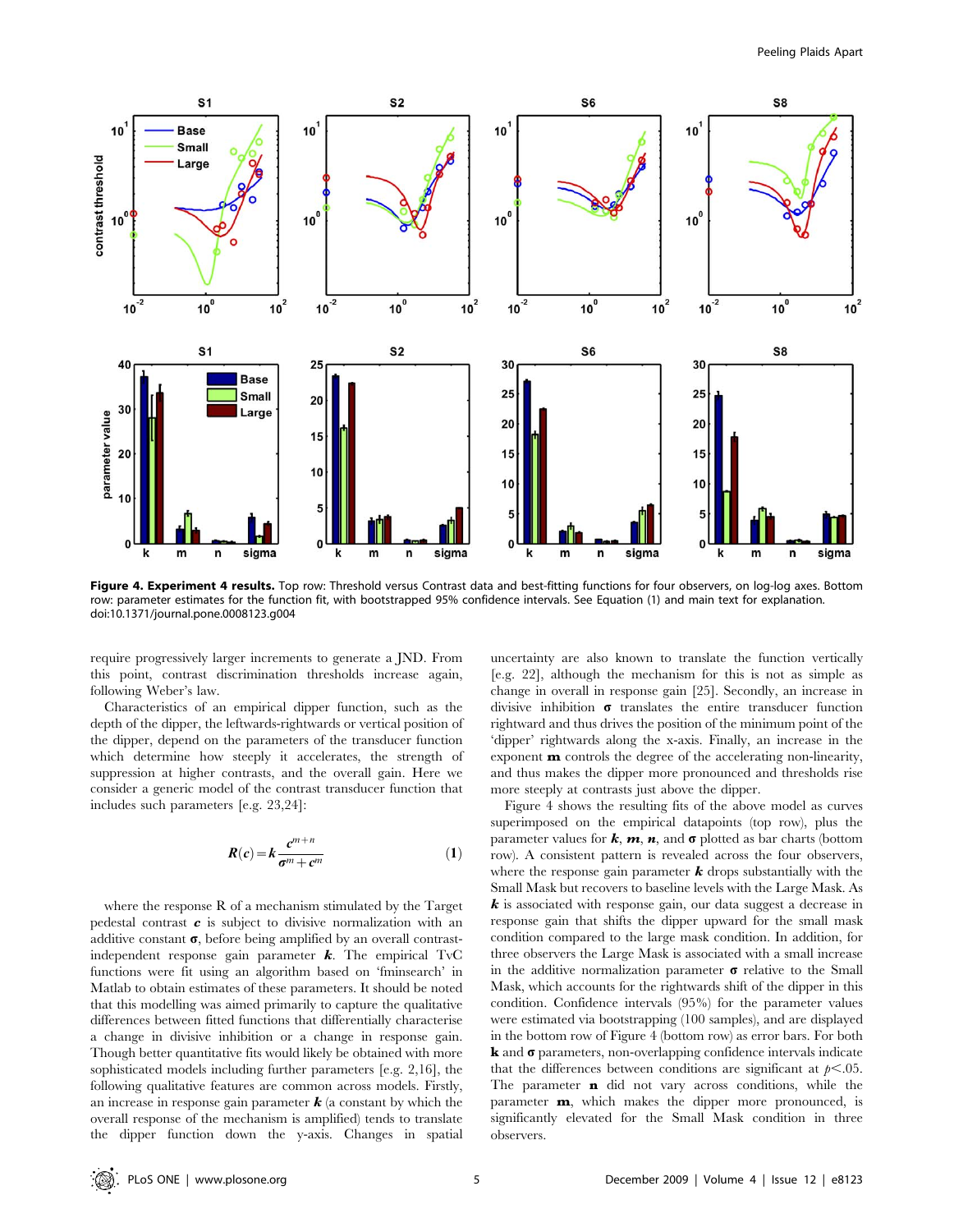These modelling results suggest that the small mask suppresses the overall response to the target  $(k)$ , while adding the surround relieves this suppression; the surround also appears to slightly increase divisive inhibition  $(\sigma)$ , with the result that sensitivity to the target is actually increased at mid-range contrasts.

## Experiment 5

Past psychophysical studies have shown that contrast sensitivity for a central grating may be suppressed by a 'collinear' annular surround with the same grating orientation and phase, but much less by an 'orthogonal' surround [1,3,5,16,26–28], with facilitation even found for the latter case [19,29]. Such centre-surround interactions might explain the facilitation due to the large mask. For instance, target suppression from an overlaying small orthogonal mask might have been alleviated with a large orthogonal surround because this suppresses visibility of the central mask of the same orientation, thus improving target visibility.

To test this 'surround-suppression' hypothesis we tested contrast discrimination for a horizontal test grating (Fig. 5a) overlaid by a Small Mask (Fig. 5b), and adding either a vertical Orthogonal Surround (Fig. 5c, similar to the Large Mask in Expt. 1, Fig. 1c) or a new horizontal Collinear Surround (Fig. 5d). The latter was created by effectively rotating the original surround until it was no longer orthogonal with the test stimulus but now collinear (i.e. having the same phase and orientation). Only drifting stimuli were used, as in Expt. 2. Note that the target contrast increment still occurred within the same central area as before, and only this restricted area was masked by the now small orthogonal grating (Figure 5c). Note also that now the central region had sharp contrast boundaries in both Small and Large Mask conditions, unlike in Experiments 1–4 where the central region had a Gaussian edge (c.f. Fig. 5a–c with Fig. 1a– c). See Methods for further details.

If suppression from an iso-oriented surround reduces the effectiveness of the overlay mask in the original large mask condition, then the new Collinear Surround condition should result in enhanced masking, rather than reduced masking (as observed in the Large Mask condition in Expt. 1, and replicated here in the Orthogonal Surround condition). Indeed contrast discrimination thresholds should be higher than in the small-mask condition, as the Test stimulus should now be subject to even greater suppression from the additional collinear surround than from the small orthogonal mask by itself. In contrast, our plaidsegmentation hypothesis predicts the same unmasking effect regardless of the surround orientation.

Thresholds for this condition were obtained by both the Method of Constant Stimuli (MCS) and by an adaptive Quest procedure. All the observers except S5 and S7 participated in the Quest procedure. S5 & S7 and the two authors (S2 and S8) participated in the MCS procedure, (figure 6a). We fit psychometric data from both procedures with a Weibull function to facilitate a comparison of thresholds from these two methods. QUEST and MCS methods also provided very similar thresholds for the two observers who provided data for both (S2 & S8 in Figure 6a), and thus an average was taken across these to represent their final threshold estimate. Prior to statistical analysis we took the log of the thresholds and subtracted the baseline.

Thresholds are shown for each observer in Figure 6a and summarized as mean thresholds in Fig. 6b. A one-way ANOVA on mean thresholds relative to Baseline revealed a significant main effect of mask size/orientation  $[F(2,16) = 9.63, p < .002]$ . As before, thresholds for small-mask stimuli were elevated relative to baseline (71% elevation, SE 19%, one-way t(8) = 4.55,  $p < 0.002$ ). Thresholds were not significantly elevated for the Orthogonal surround mask (10% elevation, SE 11%, ns), nor for collinear surrounds (34%, SE 17%). Small mask thresholds were elevated significantly relative to Orthogonal surround [paired-sample  $t(8) = 4.66$ ,  $p<0.002$ ], and also elevated relative to the Collinear surround though not significantly  $[t(8 = 2.17, p = .06]$ . Collinear thresholds were slightly higher than Orthogonal masks but not significantly  $[t(8) = 2.11, p = .07]$ .

The small threshold elevation observed for the Collinear surround relative to Orthogonal is partially consistent with some limited surround suppression from the Collinear surround to the central test stimulus. However if surround suppression were the whole explanation for the results observed so far, we should have observed thresholds that were significantly higher than in the Small mask condition, not lower as it appears here. Thus these results support the predictions of the plaid-segmentation hypothesis (in combination with some limited surround-suppression), whereby any surround that matches the orientation of one of the central plaid components helps to peel them apart.

## **Discussion**

Our experiments demonstrate that subjective visibility and contrast discrimination of a test stimulus can both be modulated



Figure 5. Stimuli for Experiment 5. a) Test stimulus plus pedestal alone; b) with superimposed small orthogonally-oriented mask; c) with 'large' orthogonal mask extended into surround; d) with a surround that is collinear relative to test stimulus. doi:10.1371/journal.pone.0008123.g005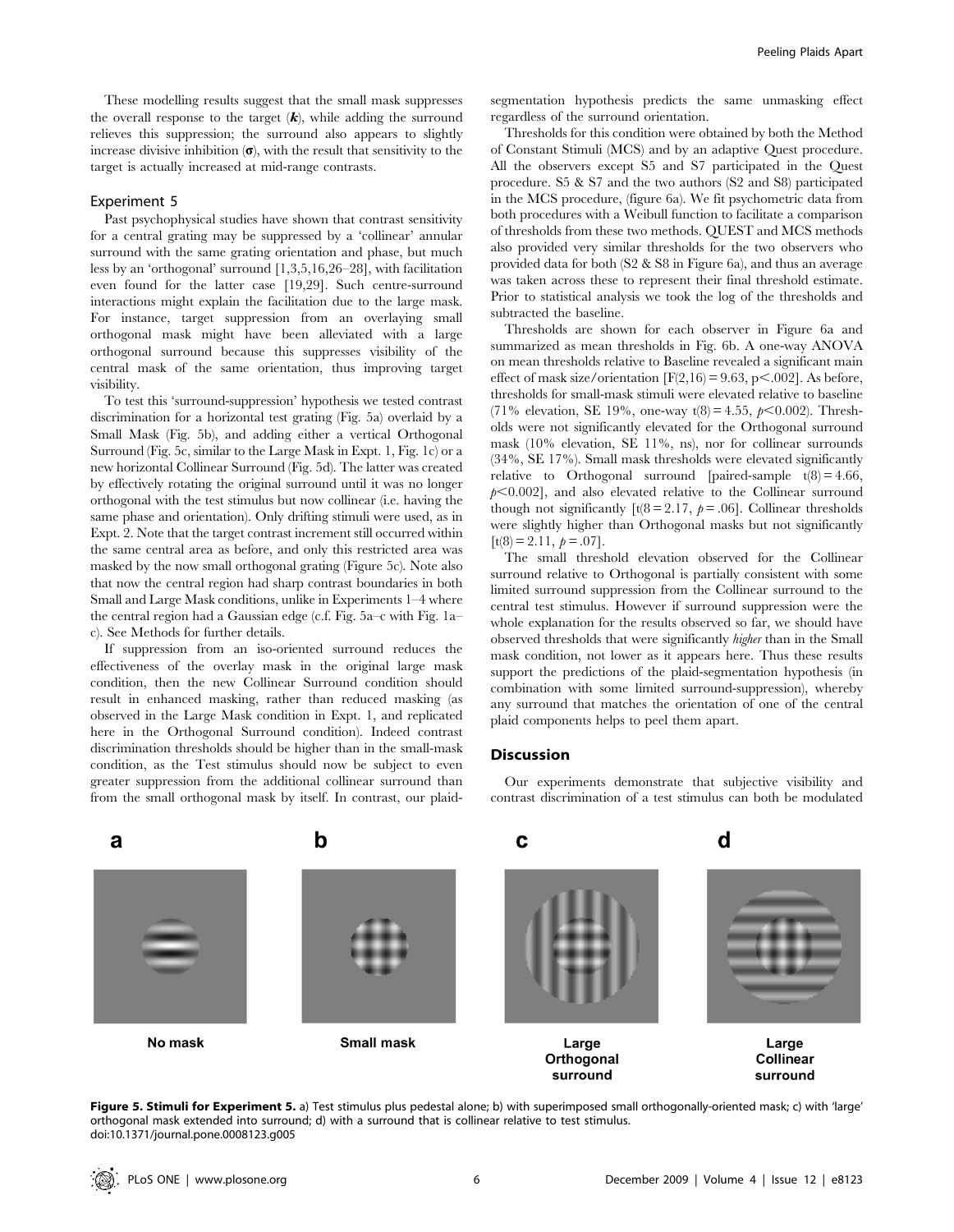

Figure 6. Experiment 5 results. a) Contrast thresholds for eight individual observers, plotted on a log scale, for the four stimulus conditions illustrated in Figure 5. b) Group means, with asterisks and brackets indicating significant differences between pairs of conditions, at p<.05. doi:10.1371/journal.pone.0008123.g006

by contextual surround cues that reinforce perceptual segmentation from (versus integration with) a superimposed mask. We show firstly that the perceived direction of motion switches from the compound (intersection of constraints) direction to the component direction in the presence of a surround. We further find that the same contextual manipulation improves contrast discrimination for a test component, apparently relieving masking from the crossoriented overlay. This masking and unmasking effect is considerably stronger for motion relative to static stimuli (Experiment 3).

Both the subjective perceived direction data and the objective contrast increment data are consistent with integration and segmentation effects. The results of the static versus motion comparison suggest that the common perceived motion direction of both grating components helped the gratings cohere into a plaid more effectively than in the static case; however for the large mask, the non-overlapping surround provided a cue for segmentation, thus effectively helping to peel the plaid apart again into its constituent components.

In past studies, improvements in contrast sensitivity have been observed as a result of changes in spatial attention [30], featurebased attention [31], or due to a reduction of spatial or feature uncertainty [25,32–34]. Could any such factors explain the present results? For example, the addition of a surround might have induced a distribution of spatial attention over a larger area, thus diluting the resources available for the central discrimination. Alternatively, the surrounding context might have masked the boundaries of the central target area, thus increasing spatial uncertainty for the target's location. These accounts are unlikely given that the target area was always clearly demarcated, by the presence of the high-contrast central pedestal in Experiments 1–3 (and in Expt. 4 for suprathreshold pedestals), or by a sharp contrast step and markers in Experiment 5. The addition of these latter cues made no appreciable difference to the pattern of results. Furthermore, the above spatial attention and spatial uncertainty accounts would both predict higher contrast thresholds in the presence of the surround, contrary to what we found.

Feature-based attention [31] might have enhanced sensitivity for a central target sharing the same orientation as the surrounding context. Such feature-based attentional enhancement might in principle explain the benefits observed in the collinear-surround condition in Expt. 5, where the context had the same orientation as the central target. However this account cannot easily explain a similar benefit from an orthogonally-oriented context in Experi-

ments 1–4 (and the orthogonal-surround condition in Expt. 5). Note also that neither this nor any of the above attentional accounts explain the striking objective differences observed with moving versus static stimuli without additional assumptions.

One further account based on feature-uncertainty would assume that the target and overlay mask are represented by independent mechanisms in early vision, but that the observer is uncertain which of these they should base their decisions on when asked to detect a threshold increment in contrast. When this uncertainty is resolved, sensitivity to the relevant signal improves because responses from irrelevant mechanisms can be selectively discounted from the perceptual decision [32,35]. In the present case, a collinear context might help to identify the central target component as relevant, while an orthogonal context might help to reject the irrelevant overlay mask as irrelevant. This account can thus explain improvement of sensitivity for targets with either collinear or orthogonal surround. Furthermore, models that consider the influence of uncertainty on contrast discrimination predict a vertical shift of the TvC [22,25], similar to that observed in Experiment 4 which we attributed to a change in the response gain parameter  $k$  of the transducer function. However, three points weigh against this decision-level account. Firstly, there was no objective uncertainty regarding the relevant features of the test stimulus as the test was always horizontal in Experiments 2–5, with fixed spatial frequency, and observers had ample opportunity to attune to this in baseline trials without an overlay mask. Secondly, additional assumptions are required to explain why uncertainty should be greater with drifting stimuli than with static when there is no surrounding context, and indeed why such uncertainty should correlate with the subjective appearance of plaid versus component motion as observed in Experiment 1. Finally, a similar past study of cross-orientation surround masking found no evidence for the influence of uncertainty on central contrast discrimination [19]. Thus it is more likely that the elevated thresholds in the small-mask condition arise from the difficulty in accessing the horizontal test when it coheres with the mask to form a drifting plaid, and not because of an increase in uncertainty over test orientation.

Many past studies have investigated how grating contrast sensitivity depends on the stimulation in its immediate and surrounding context [1–3,13–16]. However only a few studies have compared superimposed orthogonal masks varying in area and overlap with target [15,16]. Meanwhile, 'plaid' stimuli have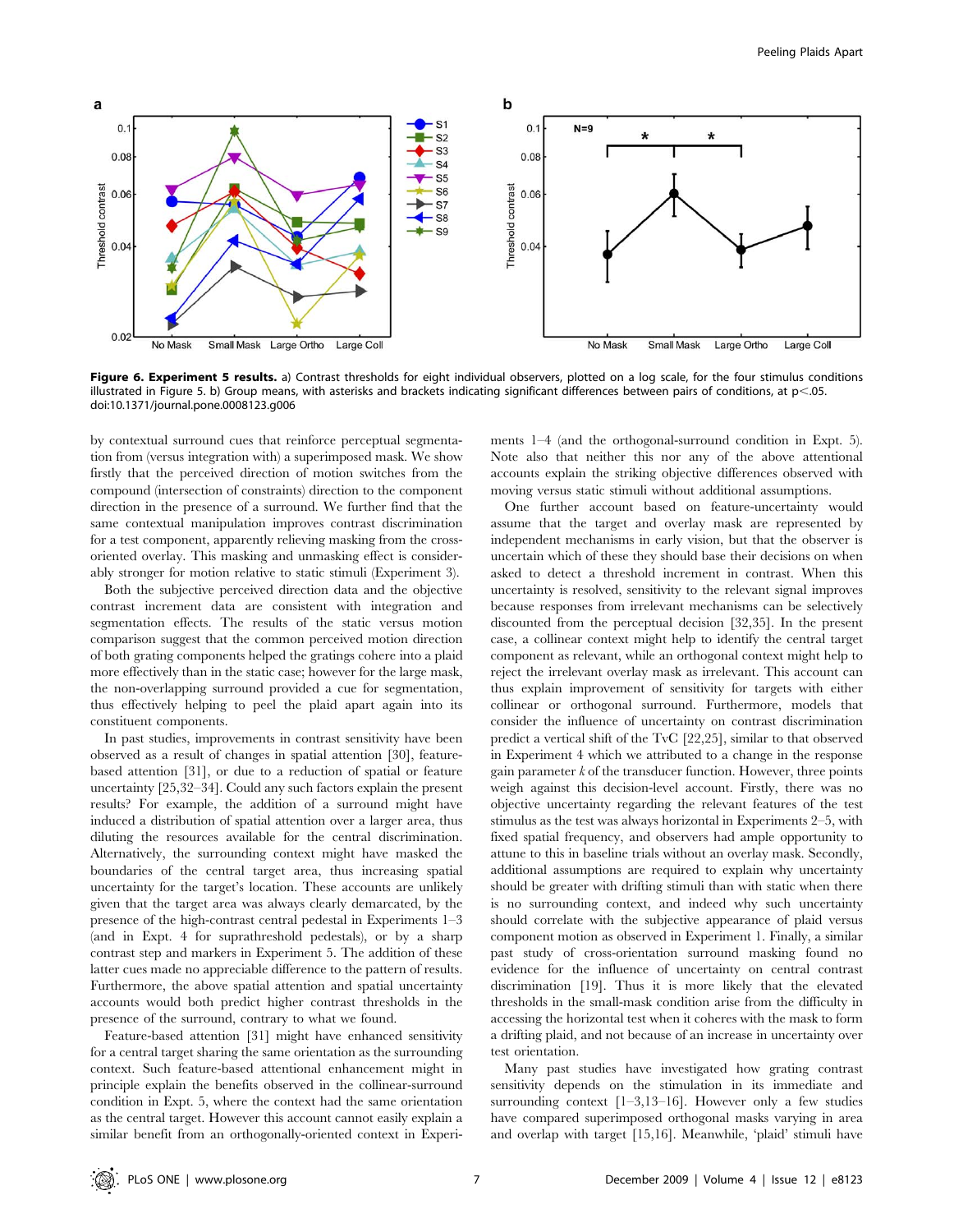typically been tested only with motion [10], though with exceptions [36]. This is therefore (to our knowledge) the first study to have measured contrast discrimination for a plaid, while independently manipulating both stimulus area and motion together. Could past contrast masking results nevertheless be generalized to account for the present results with moving and static plaids? In cross-orientation masking (i.e. 'orthogonal' as termed here), the weak effect of mask area [1,5,16,26,27] concurs with our findings with static stimuli, but conflicts with the strong facilitatory effect for large masks observed with moving stimuli. Past reports of cross-oriented facilitation with static annular surrounds [19,29] might seem to explain the unmasking that we observe with a large mask. However, we do not obtain crossoriented facilitation with the static version of the large mask. Furthermore, such facilitation cannot explain the unmasking we observed when the surround was collinear with the target (Experiment 5).

Effects of possible segmentation cues on visual discrimination have been reported before [12,37–40]. For example, the masking effect of a surround on a central test can be relieved either by an orientation or contrast polarity difference between test and surround [38], or by a spatial discontinuity between these components [3,5–7]. Furthermore, speed discrimination for a grating target in the context of a plaid improves when segmentation is induced via differences in contrast between drifting components [12]. However, no previous study has specifically examined effects of segmentation cues on contrast sensitivity for components of a plaid. The present study is thus the first to show that this depends on cues determining whether the plaid components bind together or peel apart. In further contrast with past studies, we avoided potential artefacts from sharp discontinuities between centre and surround (in Experiments 1 to 4), or differing contrast between individual components, by manipulating only stimulus area and motion.

The results of contrast masking studies have inspired models that account for the results in terms of excitatory and inhibitory interactions between local spatial filters in early visual cortex [1,16]. More recent models can also account for interactions from both overlapping and annular cross-oriented components [16], or from widely-spaced flanking patches [41]. Some of these findings may be explained by interactions between mechanisms within a single visual area such as V1 [38]. Our TvC data and the fits of a contrast gain control model identify the primary effect of the surround manipulation as a modulation of the gain of the contrast response function. However, the above models (including the one used here) still require an explicit mechanistic explanation for how the contextual manipulation could influence contrast sensitivity in the manner observed, and the empirical interaction of stimulus area with motion.

Our findings implicate sources of influence from higher areas sensitive to scene organisation that can modulate the interactions between local spatial analyzers in early vision. For example, it has been proposed that feedback from higher-level mechanisms may gate or modulate the pooling of signals across orientation channels for gain control [6,7], or lateral contextual interactions [42,43]. Such 'scene-organisation' functions may be performed as early as V2, given its role in long-range grouping, and integration/ segmentation of overlapping or occluding surfaces [44,45]. Given the evident importance of motion in our study, it is also likely that some feedback comes from motion sensitive areas such as MT [46]. While it is known that end-stopped cells in V1 can use 2D features (such as contour terminations) to resolve the aperture problem, it is still unclear whether such cells can use the 2D information present in the 'blobs' formed by plaid intersections to

compute the compound motion trajectory [47]. It is also unclear what intrinsic V1 mechanisms might effectively un-do the influence of such 2D cues on the trajectory computation, as we have observed in the context of motion with a surround. However, our findings potentially implicate mechanisms sensitive to 2D motion present as early as V1, and/or closely coupled interactions between V1, V2 and MT, as described in recent models [48,49].

Finally, our results provide further insight into the link between two different levels of description in understanding vision: firstly the fundamental level of sensory encoding, where masking phenomena are assumed to be the result of interactions between early cortical mechanisms; and secondly the higher level of scene interpretation, which may relate more closely to our perceptual experience of distinct objects and surfaces. Though it is intuitive to suppose that encoding strictly precedes interpretation, the present results reinforce evidence for a reverse direction of influence: depending on cues for scene-interpretation, masking is enhanced when image components stick together, and relieved when the components peel apart.

#### Materials and Methods

#### Ethics Statement

Human observers were tested after obtaining written informed consent, following procedures approved by the Institutional Review Board at Smith-Kettlewell.

## Observers

The two authors and a total of 10 naïve observers participated for payment. Some were more practiced in psychophysical tasks than others. The authors participated in all experiments. Other observers participated in multiple experiments.

#### Stimuli

For the first four experiments, stimulus presentation was controlled by a Power Mac G4/450. An 8-bit NVidia GeForce2 MX graphics card provided virtual 9-bit gray-level resolution using dithering of alternate columns of pixels with background luminance. The display was a 19" Hitachi RasterOps Mc 7515 CRT. Displays were viewed in a darkened room from a distance of approximately 100 cm. Software was custom-written in C using the Open GL graphics library. Experiment 5 used a 10-bit ATI Radeon  $7200$  graphics card with a  $19''$  Sony G400 CRT and the Matlab Psychophysics Toolbox [50]. In all experiments, video mode was 1152*6*870 pixels with 75 Hz refresh rate, and background luminance was  $40 \text{ cdm}^{-2}$ , with display output linearized via look-up-table.

Stimuli were presented foveally in the centre of the screen, which was marked by a white cross subtending a visual angle 0.43 degrees during inter-trial intervals. Stimuli were composed of two orthogonally-oriented gray sinusoidal gratings, at 30% Michelson contrast (except in Expt. 4, where only the mask had a fixed contrast of 30%). One was designated the 'Test' and the other the 'Mask', and both were additively superimposed on each other to produce a plaid. The Test stimulus was horizontal and the Mask was vertical, except for Experiment 1 where the Test and Mask were presented in 1 of 4 orientations: horizontal, vertical and 45 deg clockwise and counter-clockwise from vertical. Spatial frequency was 2.5 cycles per degree and drift temporal frequency was 3.2 cycles per second (or zero in Experiment 2). In the first four experiments, the test grating was presented in a twodimensional Gaussian envelope of Standard Deviation 0.4 deg (Fig. 1a). This was always presented with a superimposed mask, which was either the same size as the test ('Small') and windowed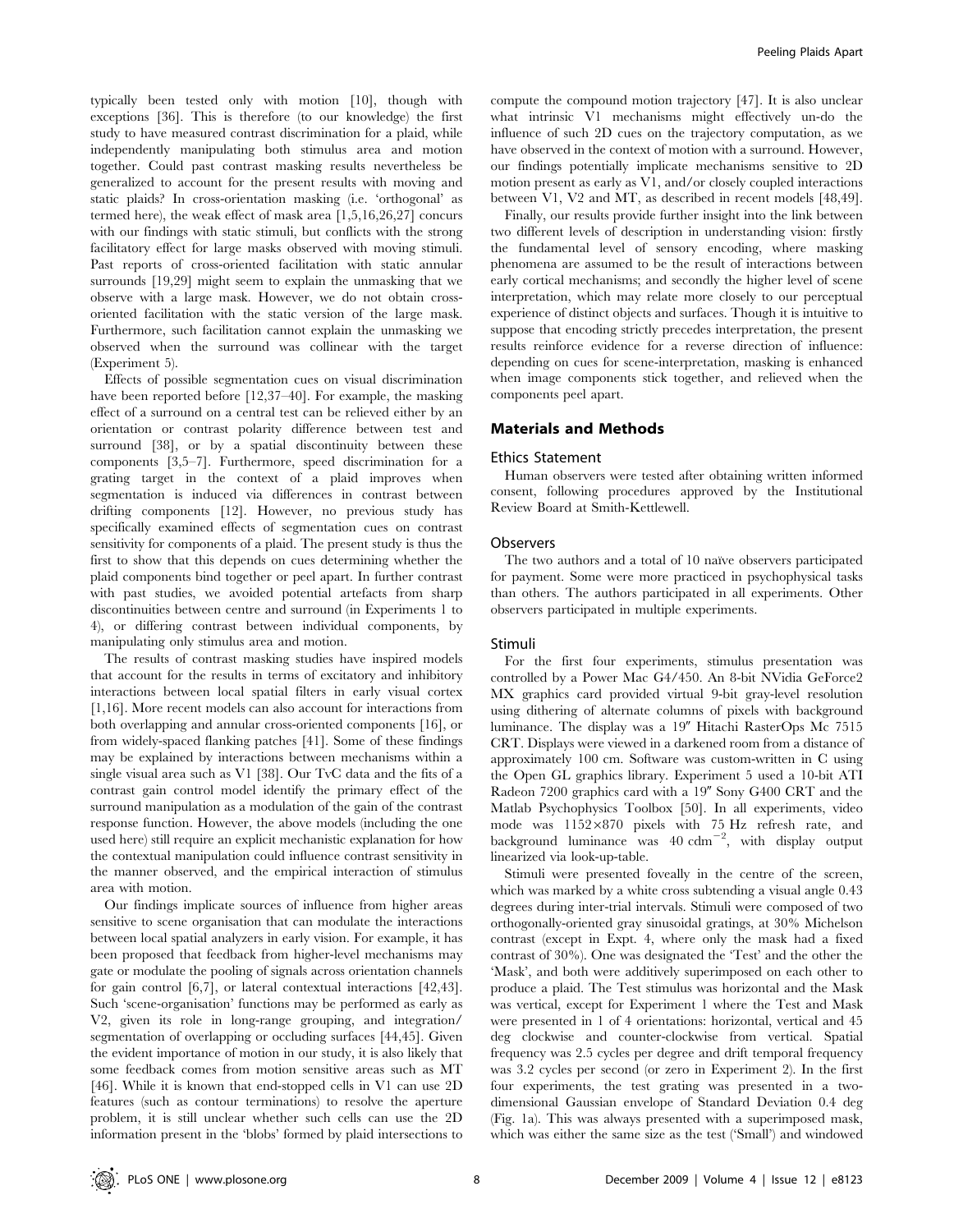by a similar Gaussian envelope (Fig. 1b) or twice the size ('Large'), windowed by a sharp-edged circular envelope with a diameter of 2.6 deg and a flat contrast profile (Fig. 1c).

Experiments 2 to 5 had an additional 'Baseline' condition where the Test stimulus was presented without a mask. In these experiments also, the Test stimulus had a 'Pedestal' contrast with an increment added to one of the two intervals, selected randomly. The Pedestal contrast was fixed at 30%, except in Experiment 4 where it was systematically varied between 0% and 30% contrast.

In Experiment 5, a circular spatial envelope with sharp boundaries was applied to the Small Mask and the Pedestal (as well as the Large Mask as in the previous experiments), which had a diameter of 1.3deg and fixed contrast of 30%. However, the Test contrast increment had a Gaussian profile within the boundary defined by the Pedestal, but with contrast set to zero beyond this boundary. The use of sharp boundaries for the central Pedestal and Small Mask stimuli was intended to reduce spatial uncertainty for the location of the Test stimulus, which might otherwise blend smoothly into the Collinear Surround. To further demarcate the Test area, four  $30^{\circ}$  segments of a black outlined circle of 1.3deg diameter were presented outlining the boundaries of the target area. The fixation point was now a small white dot, visible only in inter-trial intervals.

Experiment 5 replicated the No Mask baseline (Figure 5a), Small Mask (Fig. 5b) and Large Mask conditions (the latter referred to here as 'Orthogonal Surround', Fig. 5c), but added a further 'Collinear Surround' condition (Fig. 5d). In this condition, the diameter of the central Pedestal stimulus was extended to 2.6deg while the orthogonal Mask had the same diameter as the small mask (1.3deg), effectively rotating the original orthogonal surround by  $90^\circ$  so that it had the same orientation and phase as the central Test.

#### Design and Procedure

In Experiment 1, observers were asked to judge the motion direction of the central region of the image after a single presentation of drifting test and mask. Small and Large Mask conditions were tested in separate randomly interleaved blocks of 50 trials. Each observer ran a minimum of three blocks for each condition. Each block began with a fixation display. After 350 ms, the fixation cross was immediately replaced by the stimulus, which remained visible for 213 ms. The screen then stayed blank until a response from the observer, which initiated the next trial. Each trial had a test grating presented at one of 4 orientations ranging from  $0^{\circ}$  to 180<sup>°</sup>, in steps of 45<sup>°</sup>. Each test orientation had two opposite directions of drift, yielding a total of 8 drift directions. Superimposed Mask grating orientations were always orthogonal to the test orientation, and drifted in a direction  $90^{\circ}$  clockwise from the test drift direction. Observers were instructed to indicate the perceived direction of drift of the central region of the display, i.e. the region with the test grating. Perceived direction responses were entered via the numeric keypad of a standard keyboard (all numbers excluding 5), where keys '2' '4' '6' and '8' corresponded to upwards, rightwards, rightwards and downwards, respectively, while '1' '3' 7' and '9' corresponded to oblique directions in between.

#### References

- 1. Foley JM (1994) Human luminance pattern-vision mechanisms: masking experiments require a new model. J Opt Soc Am A Opt Image Sci Vis 11: 1710–1719.
- 2. Legge GE, Foley JM (1980) Contrast masking in human vision. J Opt Soc Am 70: 1458–1471.
- 3. Petrov Y, Carandini M, McKee S (2005) Two distinct mechanisms of suppression in human vision. J Neurosci 25: 8704–8707.

In Experiments 2 and 3, the three conditions, Baseline, Small Mask and Large Mask were run in separate blocks of 50 trials avoiding contiguous repetition of the same condition. A Method of Constant Stimuli (MCS) was used sampling five values of increment contrast. The range of contrast increments was optimised in practice blocks to elicit near chance to near ceiling performance at minimum and maximum levels respectively. Observers performed a two-interval forced choice contrast discrimination task. Each block began with a fixation display, and a keypress initiated the trial sequence. After the fixation display that lasted 1000 ms duration, there were two stimulus intervals of 150 ms duration, separated by a blank display of 350 ms. The contrast increment was present in only one of these intervals, randomly selected. The fixation display then reappeared until a response from the observer initiated the next trial. Observers were instructed to press one of two keys on the standard keyboard, to indicate whether the increment was seen in the first or second interval (i.e. in which interval the contrast of the Test stimulus appeared higher). The threshold estimate for each condition was based on 4 blocks. In Experiment 4, similar procedures were used but we ran a total of 3 blocks (150 data points) for each pedestal contrast and masking condition.

In Experiment 5, contrast was updated on each trial using a procedure based on the QUEST algorithm. The first nine trials of each block were used to estimate an appropriate contrast increment: the same value of contrast was presented for sets of 3 trials and the adaptive procedure updated contrast based on the most frequent response in the triplet. After the first 9 trials, contrasts were adjusted depending on the response to the previous trial. This procedure was intended to help avoid gross misestimations of threshold caused by erroneous responses early in the trial. Each block contained 126 trials, and a minimum of three blocks were run for each experimental condition. The authors plus two new observers were also tested with MCS, using five values of increment contrast that bracketed threshold, with 20 trials per contrast.

## Supporting Information

Audio/Video S1 Animated demonstration of Small Mask stimulus

Found at: doi:10.1371/journal.pone.0008123.s001 (0.05 MB AVI)

Audio/Video S2 Animated demonstration of Large Mask stimulus

Found at: doi:10.1371/journal.pone.0008123.s002 (0.07 MB AVI)

#### Acknowledgments

Thanks to Yury Petrov, Suzanne McKee and anonymous reviewers for helpful comments.

#### Author Contributions

Conceived and designed the experiments: EDF PV. Performed the experiments: EDF PV. Analyzed the data: EDF PV. Wrote the paper: EDF PV.

- 4. Ross J, Speed HD (1991) Contrast adaptation and contrast masking in human vision. Proc Biol Sci 246: 61–69.
- 5. Snowden RJ, Hammett ST (1998) The effects of surround contrast on contrast thresholds, perceived contrast and contrast discrimination. Vision Res 38: 1935–1945.
- 6. Olzak LA, Laurinen PI (2005) Contextual effects in fine spatial discriminations. J Opt Soc Am A Opt Image Sci Vis 22: 2230–2238.